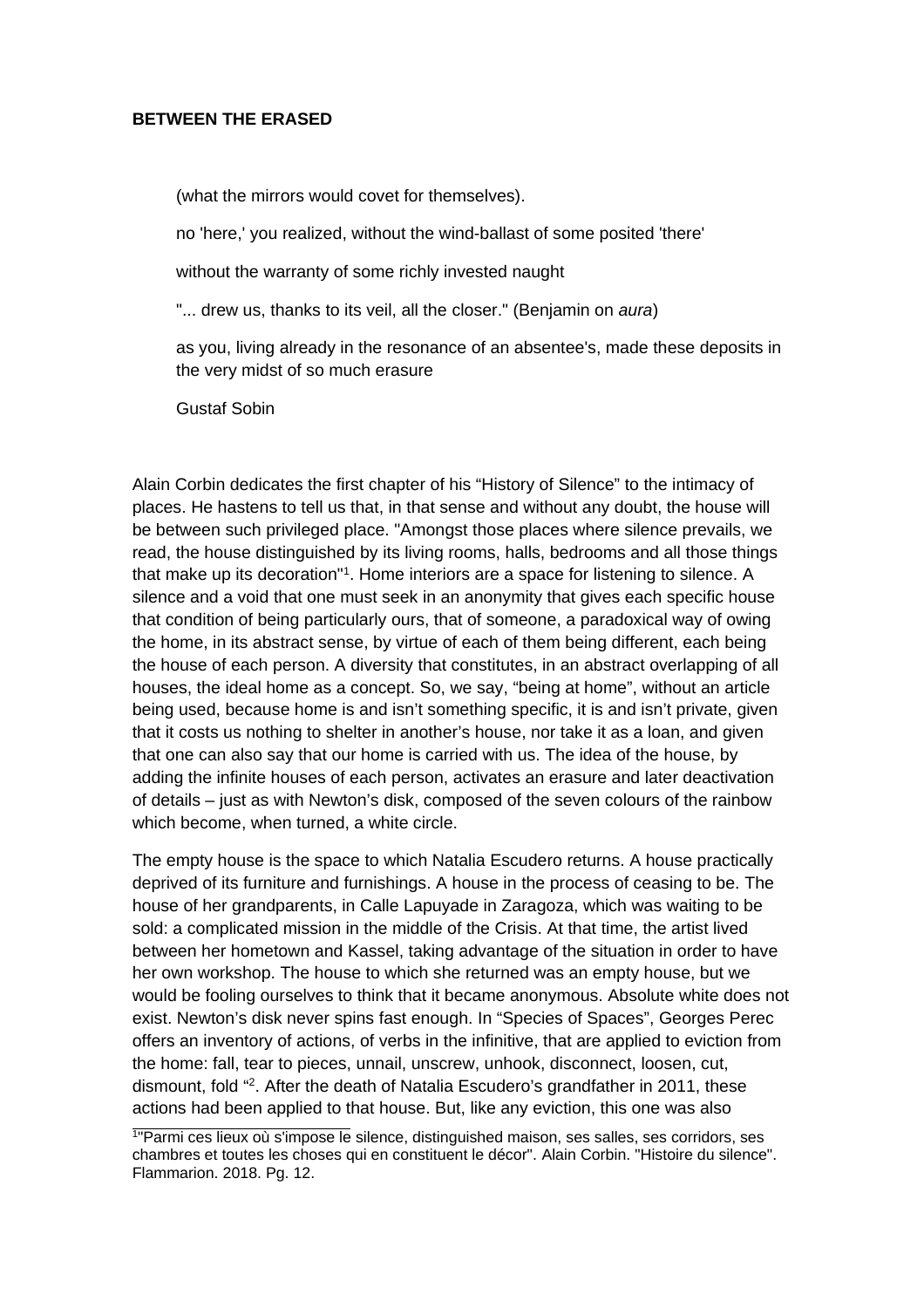imperfect and there was a lot of residues. From the start, after each one of those verbs listed by Perec, there is a kind of trace: a fence of dust, traces of glue, plaster that bulges, the nail remaining without a mission or the frayed cable. Some of the furniture remains in the grandparents' house, packed up, perhaps a victim of absentmindedness. They wouldn't interest anyone that much. The curtains have been left in their place, still allowing a pretend dialogue with the outside. But there are also objects of uncertain value that nobody wanted to take or dared to throw away.

Natalia Escudero occupied that house thinking about finding a place to work... and found a place to work on. Specific work on a place, recording the memory of a space, has become a frequent and fertile strategy among artists, especially among contemporary artists (in the feminine). See, for example, the case of Rachel Whiteread, with her famous castings or moulds of spaces or objects, the affectionate research on real estate in Madrid conducted by Patricia Esquivias, or the "pulled out" building walls that are about to disappear that Patricia Gómez and María Jesús González practice. In these cases, the place is saved from time, archiving its form or the details of its surface, delegating direct observation in a procedure and reserving a deferred experience for a future observer or visitor. In the approach of Natalia Escudero, although there is, to a certain degree, a sense of register, exhaustivity is not required, and the experiment is not delayed or delegated over time, but is considered to be the creative process itself. She qualifies it as learning, an exercise in attention. "It's about," she tells me, "learning to be attentive through observation of the 'past' or of a place slowed down in becoming".

That is not just any house for this artist. It was the house of her grandparents. A large house where a large family lived. Her grandfather was the last to leave it. Grandma Nati died much earlier, two years before Natalia was born. So she couldn't have known her. But she tells me that she dreamed of her as a child. And that she gave her a comforting message in that dream. Because of the precise description she gave of the apparition, the elderly family members confirmed that this was indeed her grandmother. Natalia tells me about this in the most natural way. Without sentimentality. And nor does it interfere in the work that she has done on that family home. What is relevant is to think of this artist as an alert sensibility, a girl who went to bed with amulets (as she confesses) in order to remember dreams. This infantile practice seems to me a curious anticipation of the role that objects will adopt in her current work.

The intention of the artist, to occupy the house as a workshop, was to paint. The final work to which the experience led her is not far from painting; despite all appearances, it is a derivative of it. Something like a painting on the threshold or in its preliminaries. The fact that it is a house so linked to her biography is what makes this project -which will be entitled "White" - a more abstract exercise, differentiating it from works such as those of Patricia Esquivias. The attention to minimal events, of what inhabits the uninhabited house, playing with the title of Jardiel Poncela, is configured as the object to be produced, something that, being immaterial, gives us a weak but consistent materialization, through strategies of register, appropriation, sacrifice and restored visibility. Artistic activity is considered within a cycle that will produce some things (works) by others, giving rise to a new transformation, without closure. One of the few

<span id="page-1-0"></span><sup>&</sup>lt;sup>2</sup>Translation by Jesús Camarero. Montesinos. Madrid, 2007. Pg. 62.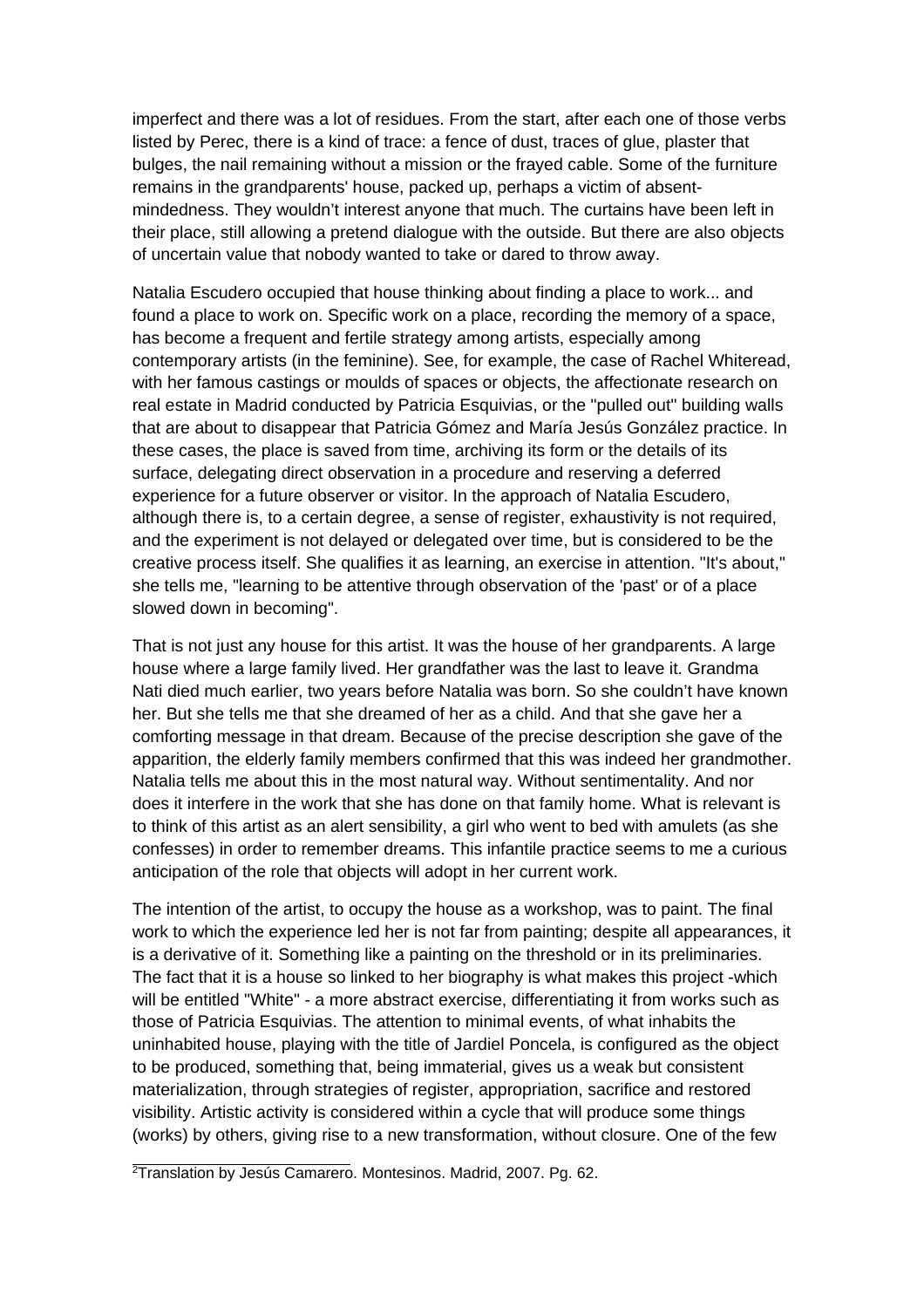ways in which reality survives is metamorphosed. Memory cannot remain as it is. It must be transformed, losing part of its condition, sacrificing something of itself along the way. Some for example, like Rilke, will say that things are being purified thanks to Art, losing visibility and gaining invisibility. As if that invisibility or erasure was a sublimation. The poet said something along the lines of artists and poets being bees of the visible, saving the invisible for the hive. Something touched on in a shocking way by Maurice Blanchot: "Man is bound to things, he is in the midst of them, and if he retires to his realizing and representative activity, if he apparently withdraws into himself, it is not to license everything that he is not, the humble and obsolete realities, but rather to drag them along, to make them participate in that internalization where they lose their value of use, their distorted nature and where they also lose their narrow limits to penetrate into true depth"[3](#page-2-0) . However, Natalia Escudero manages these processes of armed metamorphosis at the same time as sharp poetic sensibility and considerable discipline inherited from, let's say, the cold strategies of Minimalist Art or Conceptualism, from which she draws. For example, that internalization also results, at the time of presentation, a second externalization. A setting in the hands or in the eyes of others. It could also be said that the realities on which she works, such as this house in the eviction process, do not cease to be in themselves, albeit unconsciously, artistic interventions, "found" interventions - or at least, it can be said that in the house they are produced poetic phenomena, where the process of erasure or invisibility has begun spontaneously, and whose elaboration has involved abandonment and chance, agents which are good to recognise. As the verses of Gustaf Sobin say, one works in the heart of the erased, living in the echo of a defector subject.

It is pertinent to go into details. When talking about register as a strategy, it is important that we focus on the videos created by Natalia Escudero. The camera acts here as the phonendoscope of a doctor, with a similar mixture of care and coldness, stopping at specific times in different parts of the house. Two complementary projections are presented which, at a given moment, coincide in showing the same image, some curtains that are suddenly animated by a current of air. A first projection allows familiarization with the rooms, as in a preliminary and slow journey. The second one approaches the walls, the corners or the floors, choosing particular fragments, and delays them even more, until barely perceptible. The smallest begins to take on value, for example, minimum action that supposes the variations of light or the effects of the house's microclimate. In some fixed planes, it takes some time, on the viewer's part, to begin to see the shapes hidden by the white of the wall. Only attention reveals them. In other cases, the camera moves with extreme slowness, discovering little by little some minimum signs. One of the important details is the disappearance of the paintings and mirrors from the walls. Only their footprints remain. Chus Tudelilla, in a wonderful text published in "El Periódico de Aragón" (29/04/2018), dedicated to analyzing the work of this artist, addresses this matter: "There are no pictures in the uninhabited house of the dead grandparents. Only walls. Empty. A void that demands the presence of something. However, it happens that it is only possible to summon the loss by citing the idea of emptiness in order to overcome the horror that accompanies it ".

<span id="page-2-0"></span><sup>&</sup>lt;sup>3</sup>Maurice Blanchot. "The literary space". Translation by Vicky Palant and Jorge Jinkis. Paidós. Barcelona, 2018. Pg. 130.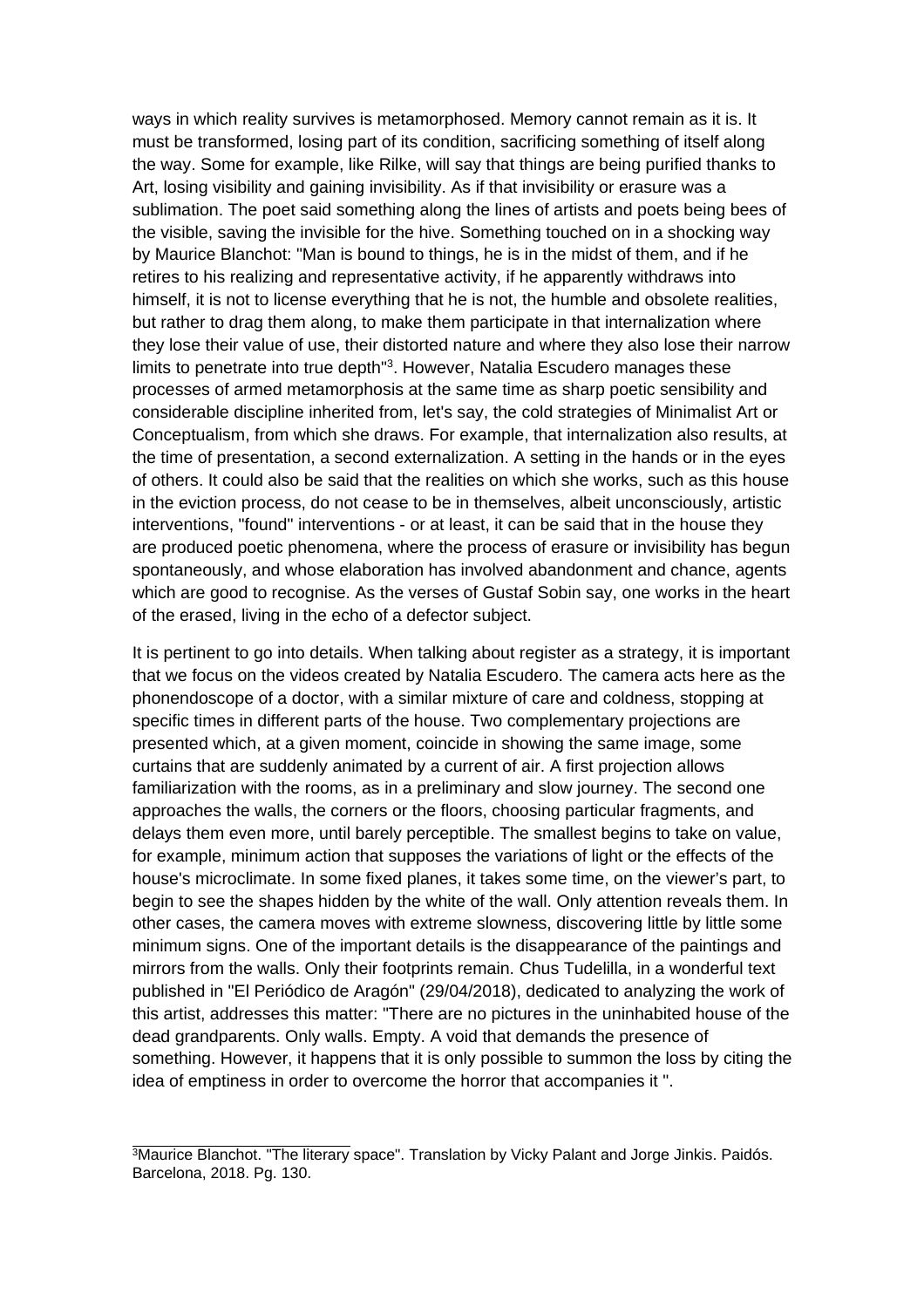Photographs of the house also appear within the pages of an artist's book where we find some codes. They are the vectors that serve to represent colours in graphic arts, the so-called CMYK code. Each digit refers to the proportion of a colour: cyan, magenta, yellow or black. The hypothetical absolute white would be represented as (0,0,0,0). Impossible to find in reality. This book is a catalogue of targets, but only encoded - converted into instructions. Such as (0,0,6,0). All of them equally hypothetical. This strange census of whites that are not, dirty whites, and of photographs of spaces deficiently empty, can be associated with the well-known experience to which John Cage attested in 1951, when he locked himself in the anechoic chamber of Harvard University. It is thought that perfect silence was achieved there, but the composer was able to appreciate two sounds, one minor and one major, which according to what was reported, corresponded to his nervous and circulatory systems. In a later writing, "Indeterminacy", Cage tells of this experience and determines that silence does not exist. He also says that "there is neither empty space nor empty time. There's always something to see; there's always something to hear"[4](#page-3-0) .

The survival of objects depends on our attention. Questions encourage it and the answers can bury them. Therefore, Natalia Escudero leaves certain letters (literally) unopened which her relatives are supposed to resolve at her request, doubts about the most enigmatic objects found in the house. It is not a matter of masochism. I think the important thing was to fire the memory of those objects in those consulted. The same happens when objects appear exposed to the public. As suggested, it's like puzzles. This proposal is evident in the "tables" sculptural installations that this artist is repeating. On these "tables", she tends to place things in a precarious balance. She presents, for example, a desk where glass has replaced the board. However, the drawer that could have been spied thanks to such a substitution has disappeared. On the crossbar where it rested, two cups and two plates have been left, which seem to be in danger on such a narrow base. On the glass, amongst other objects, a roll of white paper, damaged and deteriorated (let's say written on or painted on) by light. And something that takes on a special and curious importance within the project of Natalia Escudero: some sachets, the size of business cards, such as those used in the past to express condolences at wakes, all with a black border, a sign of being in mourning. The artist found a box full of these envelopes. Avoiding its funereal meaning, when playing with them, when opening them, these envelopes become houses, in the genuine and childish model of the house, with its gable roof.

I also alluded to sacrifice as a strategy. It sacrifices, as we have seen, curiosity and objects are physically sacrificed. One of the star pieces of her "White" project exemplifies this question. It is an installation composed of books, dozens of books, which have been guillotined, and thus unified in size, having successive parallelepipeds or bricks of paper on a shelf, without solution of continuity between them, appreciating only the differences of colour of the papers, or the chance of the edge of the guillotine falling in the middle of a line or a blank space. As Nerea Ubieto says: these books "blinded by their argument, no longer offer words to read, but a

<span id="page-3-0"></span><sup>4</sup> "There is no such thing as an empty space or an empty time. There is always something to see, something to hear". John Cage. "Silence". Wesleyan University Press. Middletown, 1978. Pg. 8.